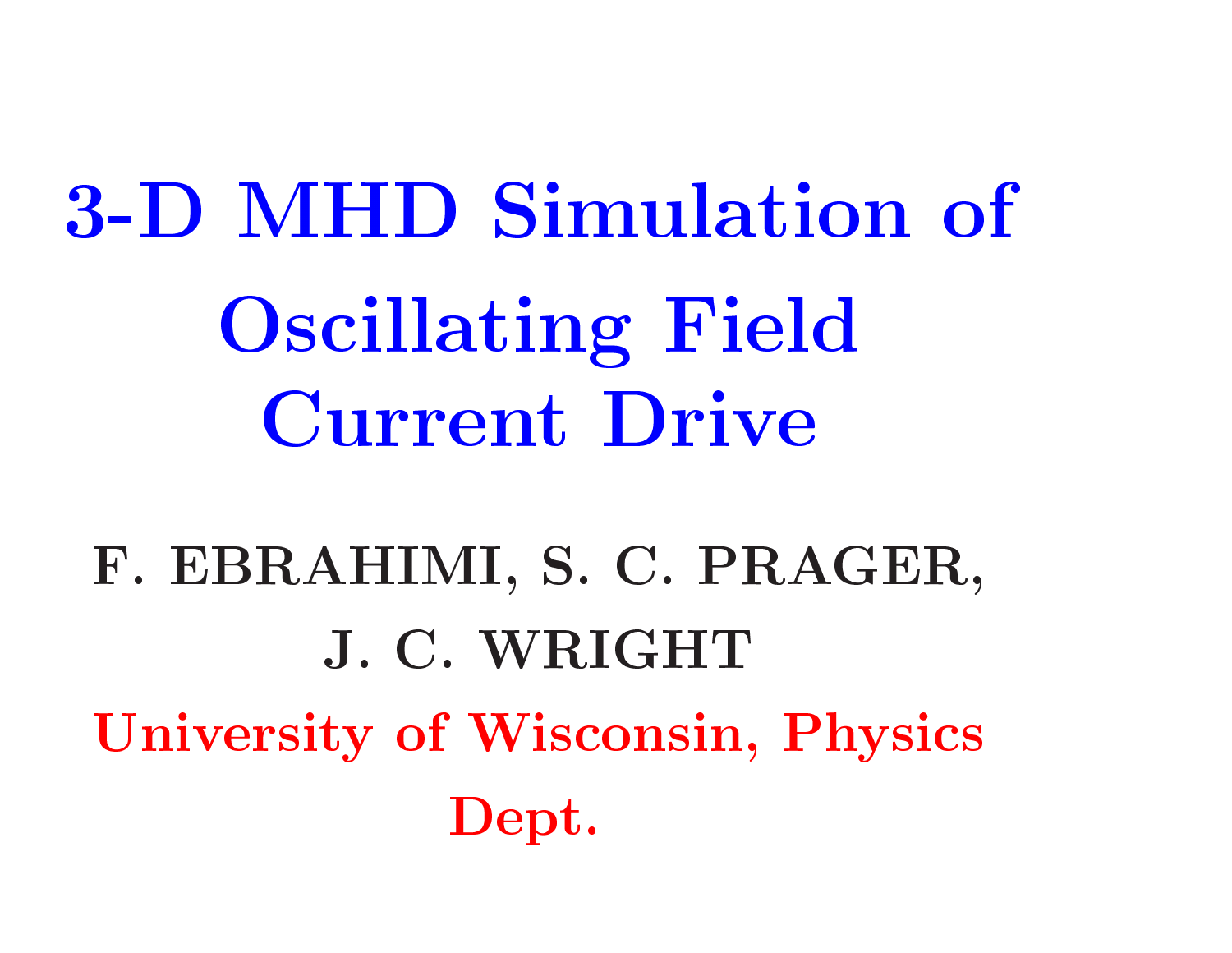#### Abstract

Oscillating Field Current Drive (OFCD) is a proposed low ADStract<br>Oscillating Field Current Drive (OFCD) is a proposed low<br>frequency steady-state current drive technique for the Reversed<br>Field Pinch (RFP). In OFCD toroidal and poloidal oscillating Oscillating Field Current Drive (OFCD) is a proposed low<br>frequency steady-state current drive technique for the Reve:<br>Field Pinch (RFP). In OFCD toroidal and poloidal oscillati<br>electric fields are applied with  $90^{\circ}$  ph electric fields are applied with  $90^{\circ}$  phase difference to inject<br>magnetic helicity. In the present work, the 3-D nonlinear, resistive Field Pinch (RFP). In OFCD toroidal and poloidal oscillating<br>electric fields are applied with  $90^{\circ}$  phase difference to inject<br>magnetic helicity. In the present work, the 3-D nonlinear, resis<br>MHD code DEBS is used to s plasmas. The present simulations are at high Lundquist number electric fields are applied with 90° phase difference to injeuragnetic helicity. In the present work, the 3-D nonlinear, MHD code DEBS is used to simulate OFCD in relaxed RI plasmas. The present simulations are at high Lu MHD code DEBS is used to simulate OFCD in relaxed  $RF$ <br>plasmas. The present simulations are at high Lundquist number<br> $S = 10^5$  and low aspect ratio R/a=1.5. The physics issues<br>investigated are the response of background ma  $S = 10^5$  and low aspect ratio R/a=1.5. The physics issues<br>investigated are the response of background magnetic fluctuatio<br>to the oscillating fields, the relative contributions of the tearing  $S = 10^{\circ}$  and low aspect ratio  $K/a=1.5$ . The physics issues<br>investigated are the response of background magnetic fluctuations<br>to the oscillating fields, the relative contributions of the tearing<br>mode dynamo and the osci investigated are the response of background magnetic nuctuati<br>to the oscillating fields, the relative contributions of the tearing<br>mode dynamo and the oscillating fields to the current profile, a<br>the sustainment and contro Investigated are the response of background magnetic fluctuato the oscillating fields, the relative contributions of the tear mode dynamo and the oscillating fields to the current profile the sustainment and control of the mode dynamo and the oscillating nelds to the current profile, an<br>the sustainment and control of the steady-state current profile.<br>Initial results with low amplitude oscillating fields shows the<br>expected increase in magneti Initial results with low amplitude oscilla<br>expected increase in magnetic helicity a<br>higher amplitude will also be presented.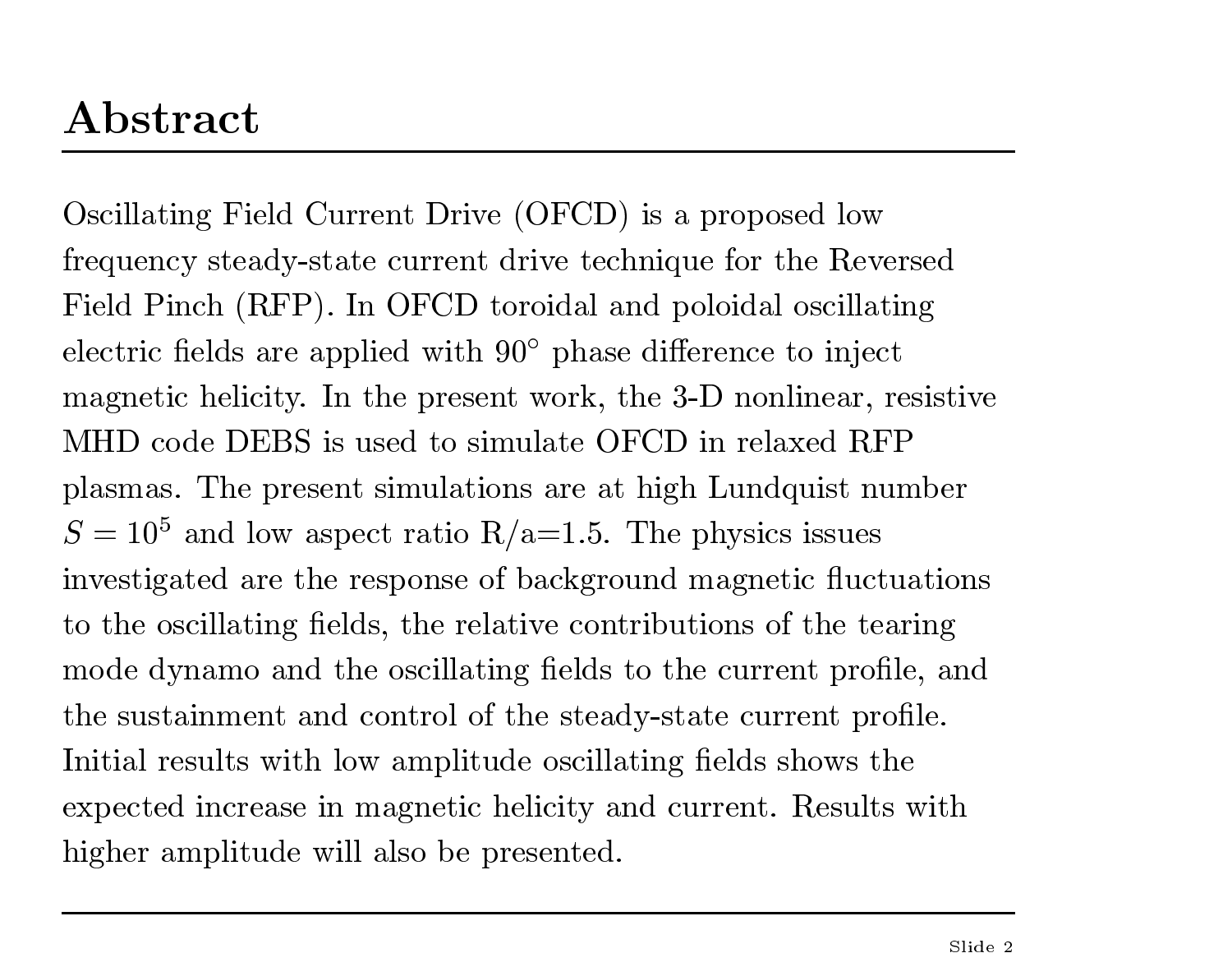### Outline

- *i*<br>Basic models<br>Construction
- Basic models<br>• MHD simulations with DEBS code • Basic models<br>• MHD simulation<br>• 1-D simulation
- 
- MHD simulations wi $\bullet$  1-D simulation<br>• Helicity replacement
- 1-D simulation<br>
 Helicity replacement<br>
 Global comparison of the helicity replacement with ) simulation<br>icity replacem<br>Global compar<br>standard RFP - Global comparison c<br>standard RFP<br>- Cycle average radial<br>• OFCD helicity addition
	- standard RFP<br>
	 Cycle average radial profiles and tearing fluctuation level - Cycle average<br>
	DFCD helicity a<br>
	- Global study
- -
	- Global study<br>- The cycle average radial profiles
	- Magnetic energy spectrum and dynamo activities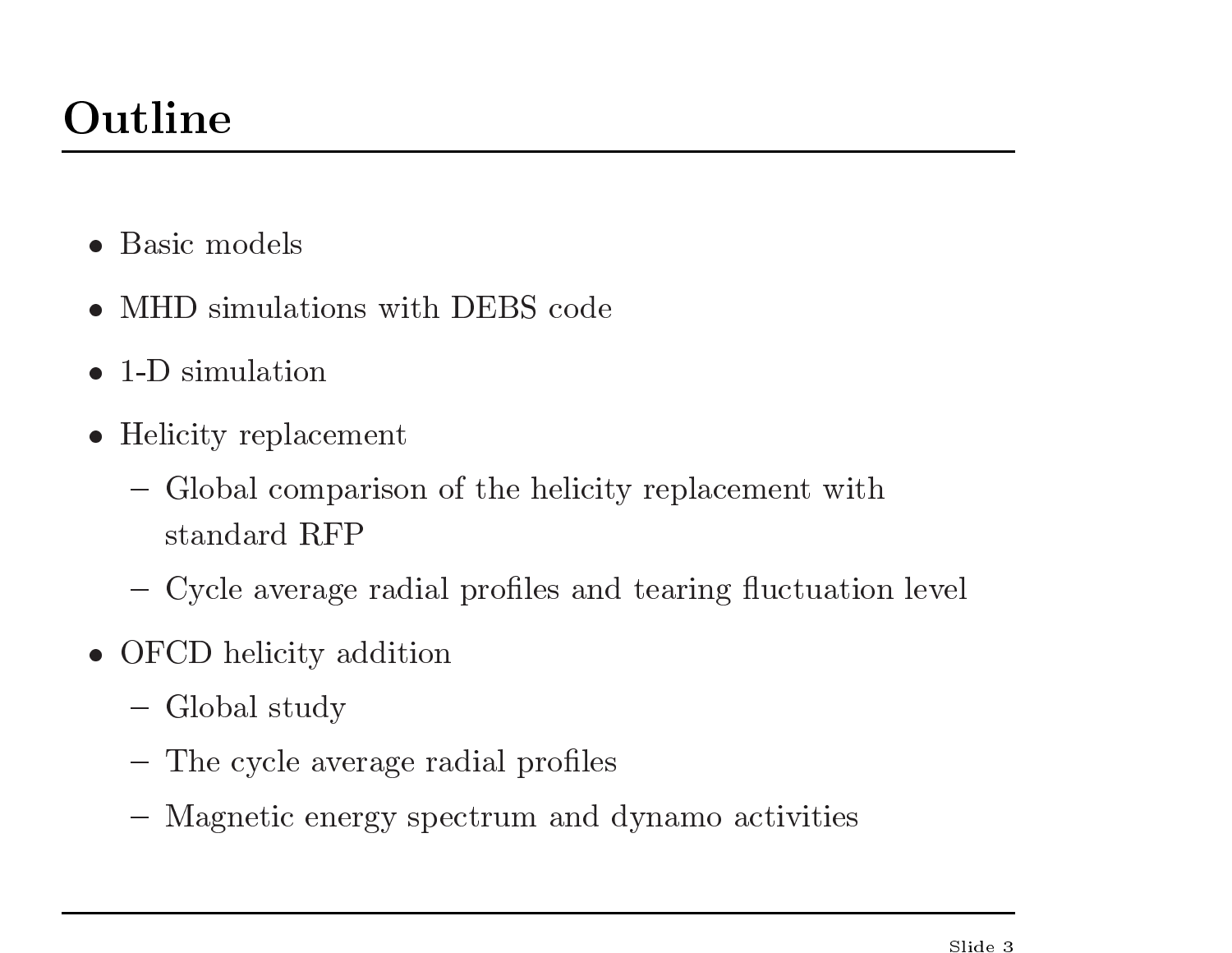#### Basic features of OFCD

• Oscillating Field Current Drive can be described by Ohm's law  $\label{eq:1} \text{Oscillating Field Current Drive can be described by Ohm's law}$  <br> Model where the oscillating mean velocity  $\widetilde{V}$  in the mean part Oscilla<br>model<br>of  $\overline{V}$   $\times$ Example 1 ing Field Current Drive can be described by Ohm<sup>3</sup><br>where the oscillating mean velocity  $\widetilde{V}$  in the mean<br> $\overline{B}$  term is produced by the oscillating electric field. model where the oscillating mean velocity  $\widetilde{V}$  in the of  $\overline{V} \times \overline{B}$  term is produced by the oscillating electric accurrent drive<br>accurrent drive<br> $\bullet \ (\overline{E}_{\parallel})_T + S(<\delta V \times \delta B>)_{\parallel})_T + \widetilde{S(\widetilde{V}_{00} \times \widetilde{B}_{00})_T .$ the oscillating electric<br>ac current drive ity  $\widetilde{V}$  in the mean part<br>ating electric field.<br>rent drive<br> $\widetilde{\widetilde{B}}_{00})_T . (\overline{b}_{00})_T = (\eta \overline{J}_\parallel)_T$ 

\n- \n
$$
\text{a current drive}
$$
\n
\n- \n
$$
(\overline{E}_{\parallel})_T + S \left( \langle \delta V \times \delta B \rangle_{\parallel} \right)_T + \overbrace{S(\widetilde{V}_{00} \times \widetilde{B}_{00})_T \cdot (\overline{b}_{00})_T}^{\text{div}} = (\eta \overline{J}_{\parallel})_T
$$
\n
\n- \n
$$
= [\widetilde{E} \times \overline{B}]/B^2
$$
\n
\n- \n The dynamo term,  $\langle \delta V \times \delta B \rangle$ , is the surface average of total\n
\n

 $= [\hat{H}]$ <br>The dynamo term,  $< \delta V \times \delta B >$ , is thuctuating tearing modes  $(m, n \neq 0)$ . The dynamo term,  $\langle \delta V \times \delta B \rangle$ , is the surface avera<br>fluctuating tearing modes  $(m, n \neq 0)$ .<br>()<sub>T</sub> denotes the time average over one OFCD period.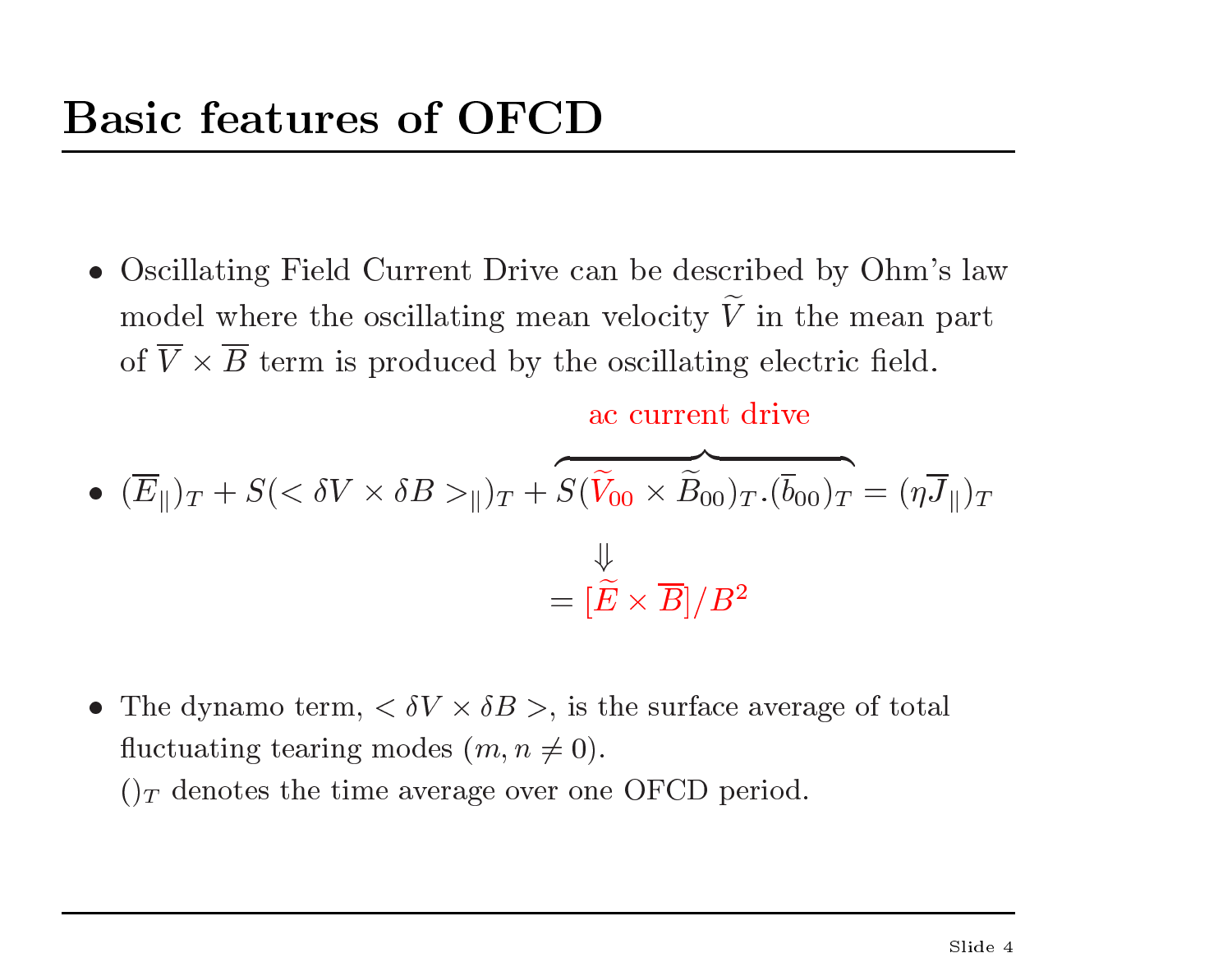## Basic features of OFCD, Cont'd **Example: Solution CECD, Cont'd**<br>• OFCD can also be formulated by the magnetic helicity balance

OFCD<br>model. • OFCD can also be formulated by the magnetic helicit<br>model.<br>•  $K = \int \bar{A}.\bar{B}dv - \phi_p \phi_T \Longrightarrow \frac{\partial K}{\partial t} = \underbrace{2\phi_T V_T}_{ } - 2\eta \int \bar{J}.\bar{B}dv$ 

\n- \n
$$
K = \int \bar{A} \cdot \bar{B} dv - \phi_p \phi_T \Longrightarrow \frac{\partial K}{\partial t} = \underbrace{2 \phi_T V_T}_{\text{injection}} - \underbrace{2 \eta \int \bar{J} \cdot \bar{B} dv}_{\text{disisipation}}
$$
\n
\n- \n $\Rightarrow \langle \phi_T V_T \rangle = \langle \eta \int \bar{J} \cdot \bar{B} dv \rangle$ \n
\n

• In steady state;

$$
\Longrightarrow \ \phi_T V_T>=<\eta \int \bar{J}.\bar{B} dv>
$$

 $H$  in steady state,<br>  $\implies$  <  $\phi_T V_T$  >=<  $\eta \int \bar{J}.\bar{B}dv$  ><br>  $H$  Helicity injection rate = <  $\phi_{T0}V_{T0} + \frac{V_z V_\theta}{2\omega}$  $\frac{V_z V_\theta}{2\omega}$ \<br>}<br>>  $\frac{V_z V_\theta}{2\omega} > 0 \ \text{OFCD injection}$ Helicity injection rate  $=$  <  $\phi_{T0}V_{T0} + \frac{V_zV_{\theta}}{2\omega}$  ><br>OFCD injection<br>where <> denotes time average over one OFCD cycle,  $V_z$  and  $V_{\theta}$  are

**OFCD** injection<br>where  $\langle \rangle$  denotes time average over one OFCD cycle,  $V_z$  and  $V_{\theta}$  are<br>the ac driving voltages and  $\phi_T$  is the toroidal flux.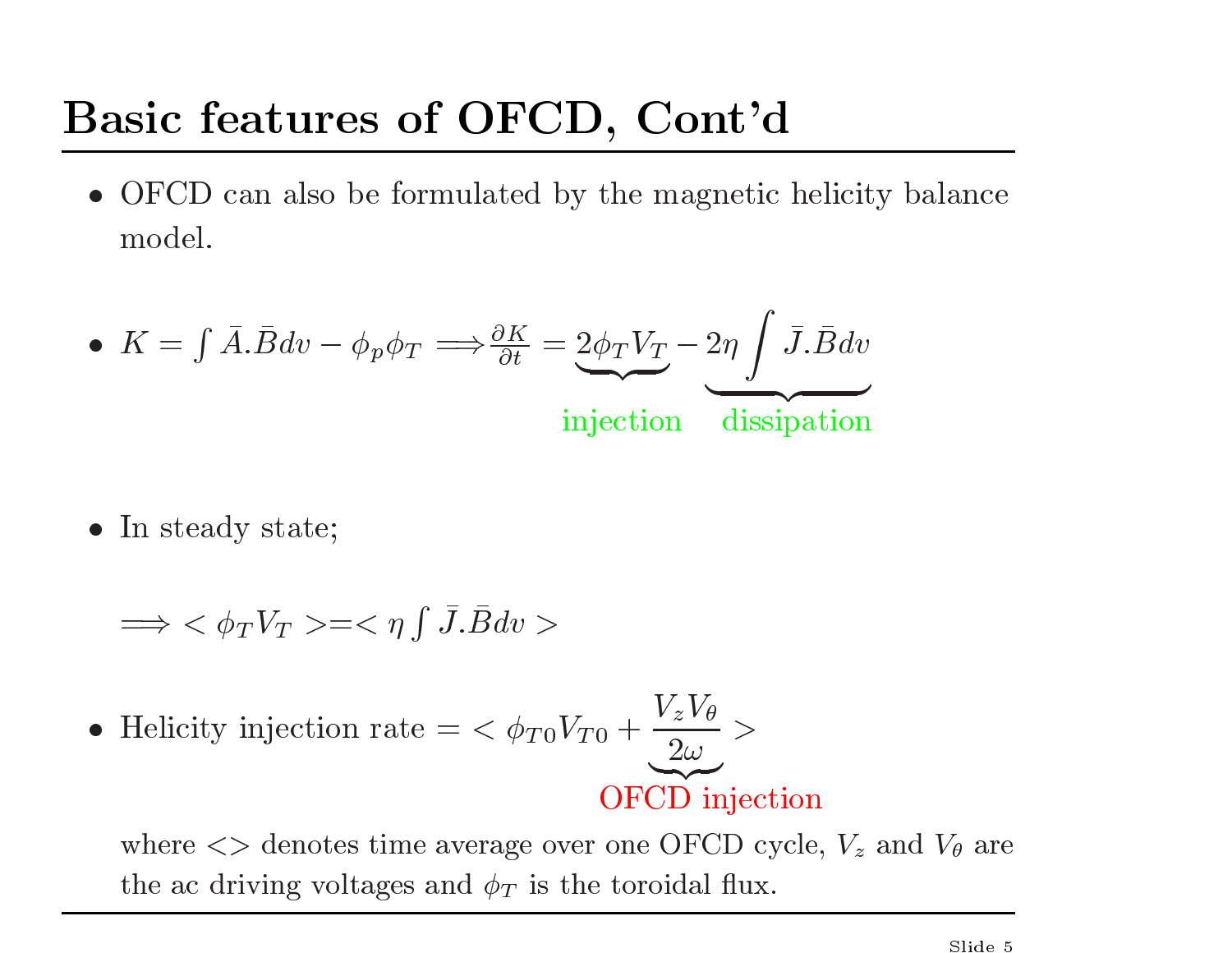# Characteristics of the MHD simulations **Characteristics of the MHD simulations**<br>• 3-D resistive MHD code, DEBS is used to simulate OFCD in

- $\begin{split} & \textbf{aracteristics of the MHD simulations} \ \text{3-D resistive MHD code, DEBS is used to simulate OFCD in \ \text{relaxed plasmas . In all the simulations Lundquist number} = \frac{\tau_R}{\tau_A}, \end{split}$ • 3-D resistive MHD code, DEBS is used to simulate OFCD in relaxed plasmas. In all the simulations Lundquist number= $\frac{7}{7}$ S = 10<sup>5</sup>, and Aspect Ratio R/a=1.5. In Debute 2020, ELES is used to simulate  $\text{SLB}$  in  $\text{SLB}$  is used to simulate  $\text{SLB}$  in  $\text{Blaxel}$  and  $\text{SLB}$  and  $\text{SLB}$  and  $\text{SLB}$  and  $\text{SLB}$  and  $\text{SLB}$  and  $\text{SLB}$  and  $\text{SLB}$  and  $\text{SLB}$  and  $\text{SLB}$
- In DEBS code, axial and poloidal electric fields are imposed at the wall.  $E_z = \varepsilon_z sin(\omega t)$ ,  $E_{\theta} = \varepsilon_{\theta} sin(\omega t + \pi/2)$ <br>  $E_z = \varepsilon_z sin(\omega t)$ ,  $E_{\theta} = \varepsilon_{\theta} sin(\omega t + \pi/2)$

 $E_z = \varepsilon_z sin(\omega t)$ <br>Controlled by :

- $\frac{L_z c_z s ln(\omega t)$ ,  $L_{\theta} = c_{\theta} s ln(\omega t + \kappa)}$ <br>
Controlled by :<br>
 1- Amplitude of the ac fields  $\varepsilon_z$ ,  $\varepsilon_{\theta}$
- Controlled by :<br>
 1- Amplitude of the ac fields  $\varepsilon_z$ ,<br>
 2- Phasing  $\delta$  between  $E_z$  and  $E_{\theta}$ Controlled by :<br>
- 1- Amplitude of the ac fields  $\varepsilon_z$ ,<br>
- 2- Phasing  $\delta$  between  $E_z$  and  $E_\theta$ <br>
- 3- Driving frequency  $(\omega)$
- 
- The oscillation frequency should be faster than the resistive diffusion time  $\tau_R$  and slower than the tearing time scale  $\tau_{Hybrid}$ , - 2- Phasing  $\theta$  between  $E_z$  and  $E_\theta$ <br>- 3- Driving frequency  $(\omega)$ <br>The oscillation frequency should be faster than the resistive<br>diffusion time  $\tau_R$  and slower than the tearing time scale  $\tau_{Hybrid}$ ,<br>plasma relaxation t  $\frac{\tau_R).}{\frac{2}{\sinh \theta}}$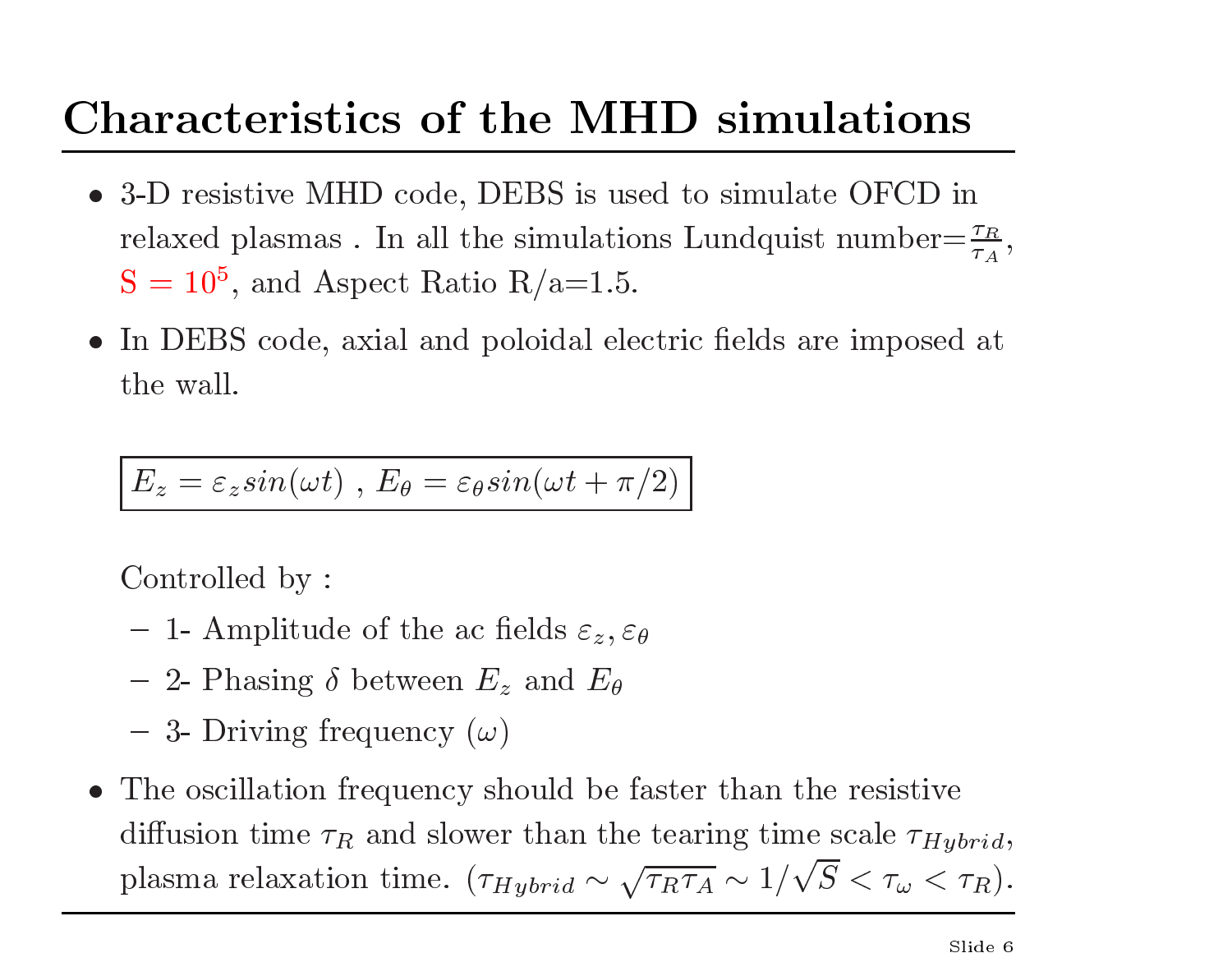# Characteristics of the MHD simulations, Charac<br>Cont'd Cont<sup>'</sup>d<br>The present simulations can be classified as follows :<br>• 1-D MHD simulation

- 
- 1-D MHD simulation<br>
 1-D OFCD simulation has been done using DEBS code  $($  tearing modes  $= 0).$  ${\rm -D}$  MHD simulations can be enablined as follows :<br>  ${\rm -D}$  MHD simulation<br>  ${\rm -1-D}$  OFCD simulation has been done using DEBS code<br>
(tearing modes = 0).<br>  ${\rm -The}$  goal is to investigate the response of the equilibrium
- background ( $m=n=0$ ) to the oscillating fields. (tearing modes =<br>  $-$  The goal is to inverton-<br>
background (m=<br>
• 3-D MHD simulation  $-$  The goal is to investigate the response of the equilibrium<br>background ( $m=n=0$ ) to the oscillating fields.<br> $B-D$  MHD simulation<br> $-$  Helicity replacement by OFCD has been simulated when the
- 
- background ( m=n=0 ) to the oscillating fields.<br>
( MHD simulation<br>
Helicity replacement by OFCD has been simulate<br>
loop voltage is turned off (  $E_z(a) = 0$ )), ( helicity Hencity replac<br>loop voltage is<br>replacement ). - Helicity replacement by OFCD has been simulated when t<br>loop voltage is turned off  $(E_z(a) = 0)$ ), (helicity<br>replacement).<br>- To add helicity 3-D OFCD simulation has been done with
	- replacement).<br>
	 To add helicity 3-D OFCD simulation has been done with<br>
	loop voltage,( helicity addition).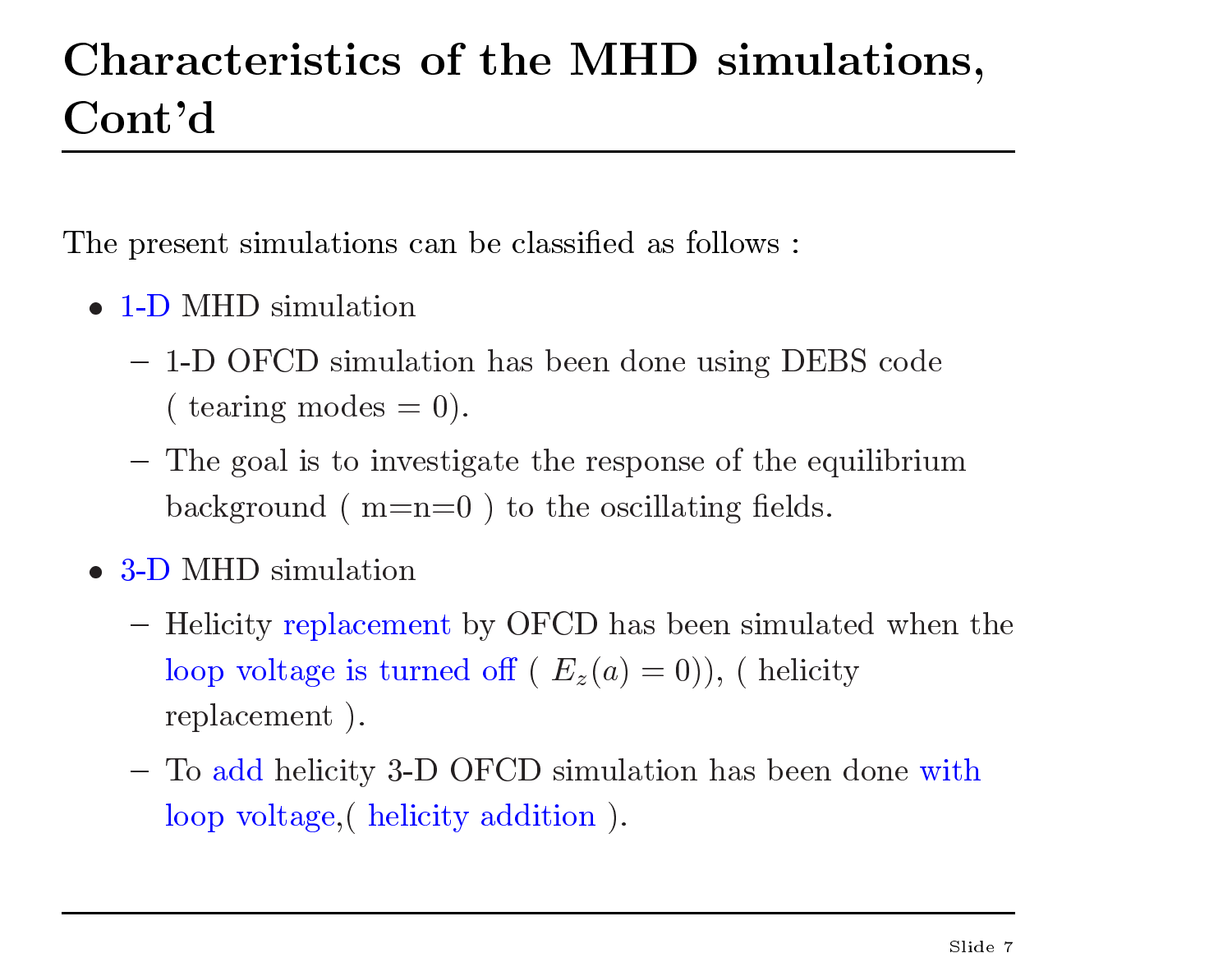### 1-D simulation shows the penetration of OFCD into the background.



- $\begin{array}{ccc} 0.0 & 0.2 & 0.4 & 0.6 & 0.8 & 1.0 & -2 \text{E}_{\text{0.40}} & 0.80 & 0.70 & 0.80 & 0.90 \ \text{1-D OFCD simulation without loop voltage has been donotively the penetration of oscillating fields into the plasma.} \end{array}$ • 1-D OFCD simulation without loop voltage has been done study the penetration of oscillating fields into the plasma.<br>• Oscillating fields penetrate into the plasma and change the 1-D OFCD simulation without loop voltage has been done t study the penetration of oscillating fields into the plasma.<br>Oscillating fields penetrate into the plasma and change the equilibrium background. As the result the c
- 1-D OFCD simulation without loop voltating fields be penetrate into the plane oscillating fields penetrate into the plane equilibrium background. As the result changed through  $\langle \bar{V}_{00} \times \bar{B}_{00} \rangle_{\parallel}$  term.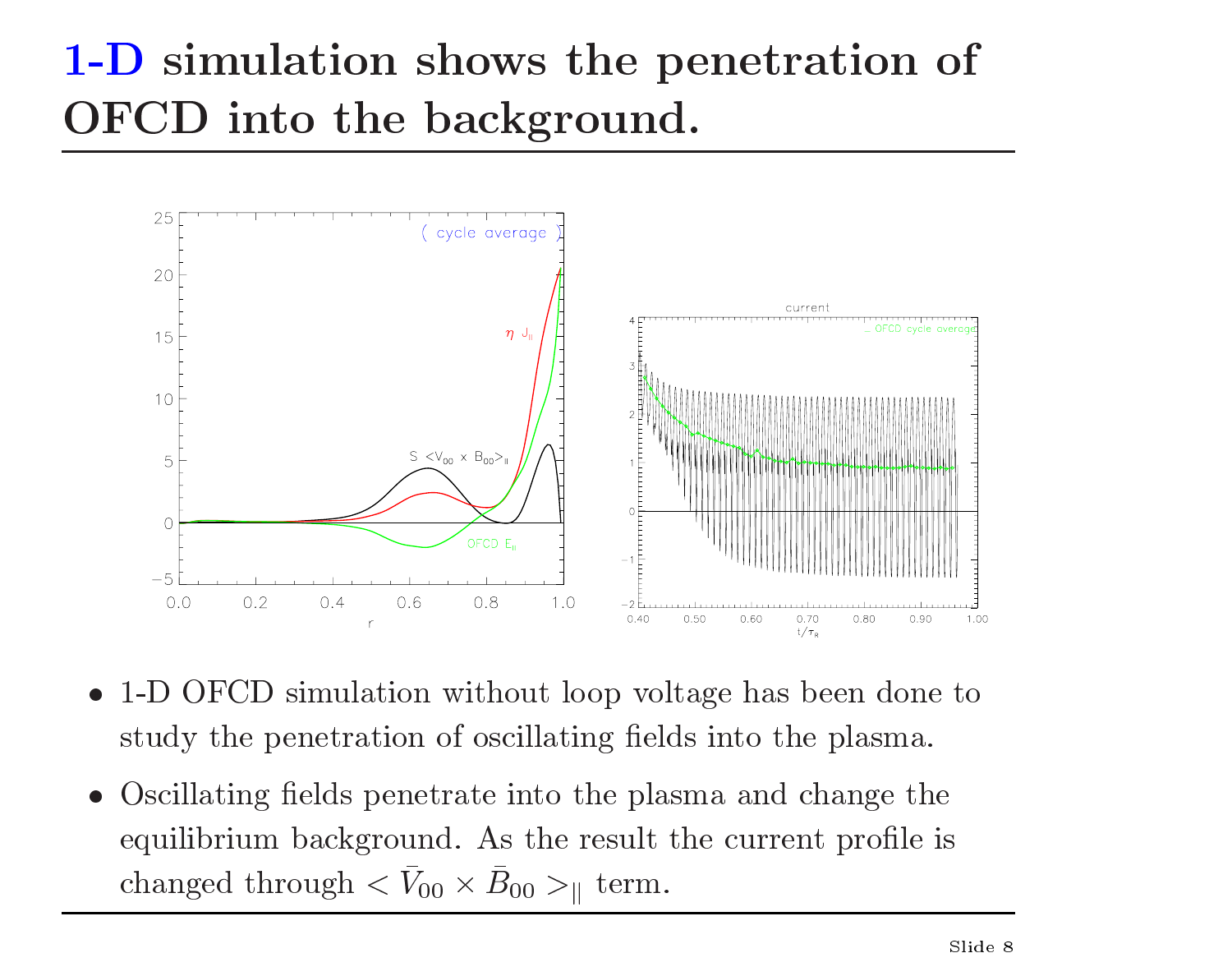### OFCD produces skin current when the OFCD produces skin current when the<br>tearing modes do not exist,(1-D simulation)  ${\bf tearing\,\, modes\,\,do} \nonumber \ - {\rm Final\,\,state\,\,,-\,Initial\,\,state}$

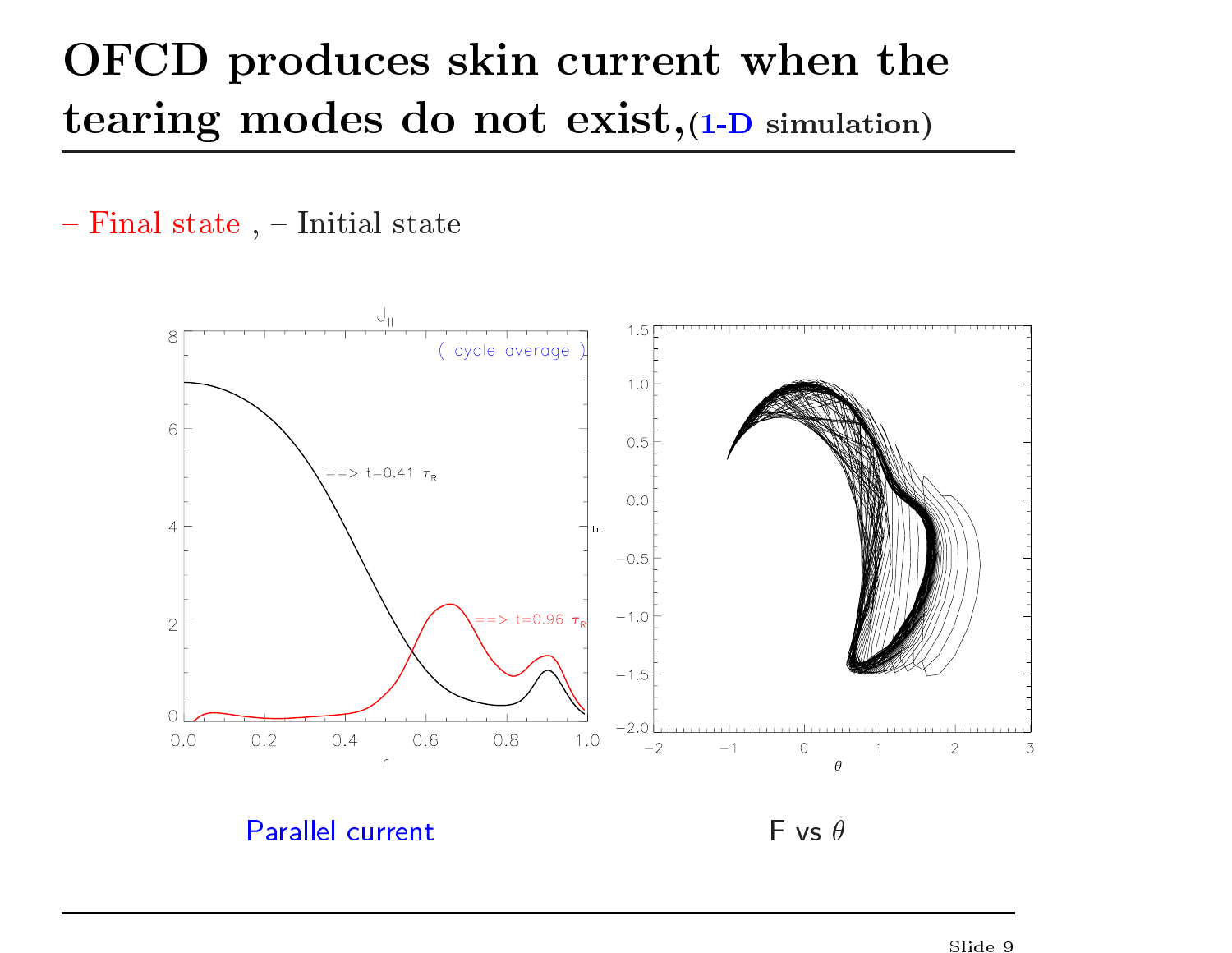# OFCD replaces helicity (helicity replacement) **OFCD replaces helicity** (helicity replacement<br>To replace ohmic helicity with OFCD helicity and sustain plasma

**OF'CD replaces helicity** (helicity replacement)<br>To replace ohmic helicity with OFCD helicity and sustain plasma<br>current, oscillating fields are imposed on the relaxed plasma in the **OFCD replaces helici**<br>To replace ohmic helicity with OFCD<br>current, oscillating fields are imposed<br>absence of loop voltage  $(E_Z(a) = 0)$ .

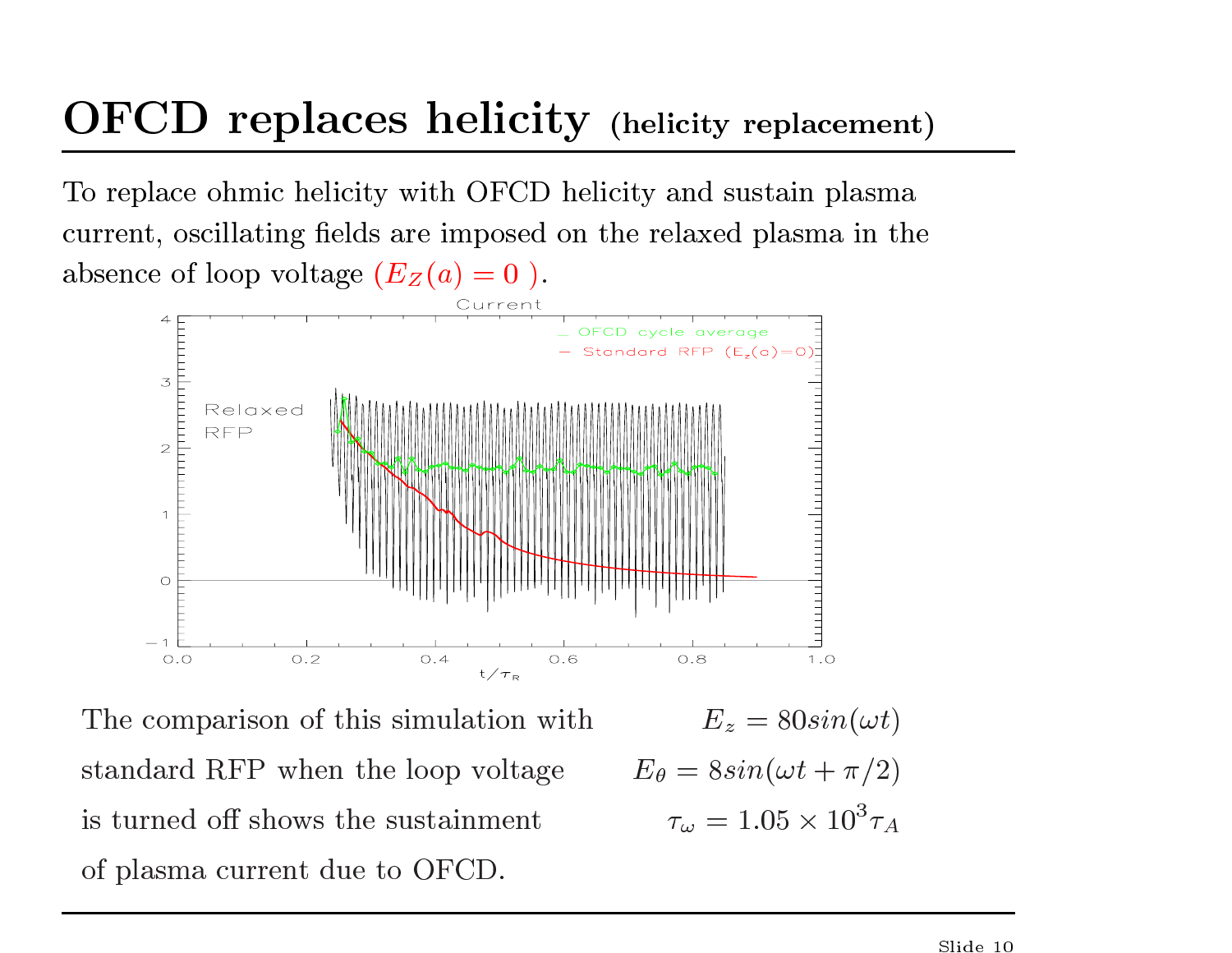## Global quantities reach a quasi-steady Global quantities re<br>state (helicity replacement)



- In both cases there is no ohmic helicity injection ( $E_Z(a) = 0$ )<br>• There is a net helicity injection into the plasma due to OFCD. • In both cases there is no ohmic helicity injection ( $E_Z(a)$ )<br>• There is a net helicity injection into the plasma due to C<br>• After time t=0.33  $\tau_R$  plasma starts to get close to quasi-
- 
- There is a net helicity injection into the plasma due to OFCD.<br>After time  $t=0.33 \tau_R$  plasma starts to get close to quasi-<br>stationary state and helicity injection balance is fulfilled.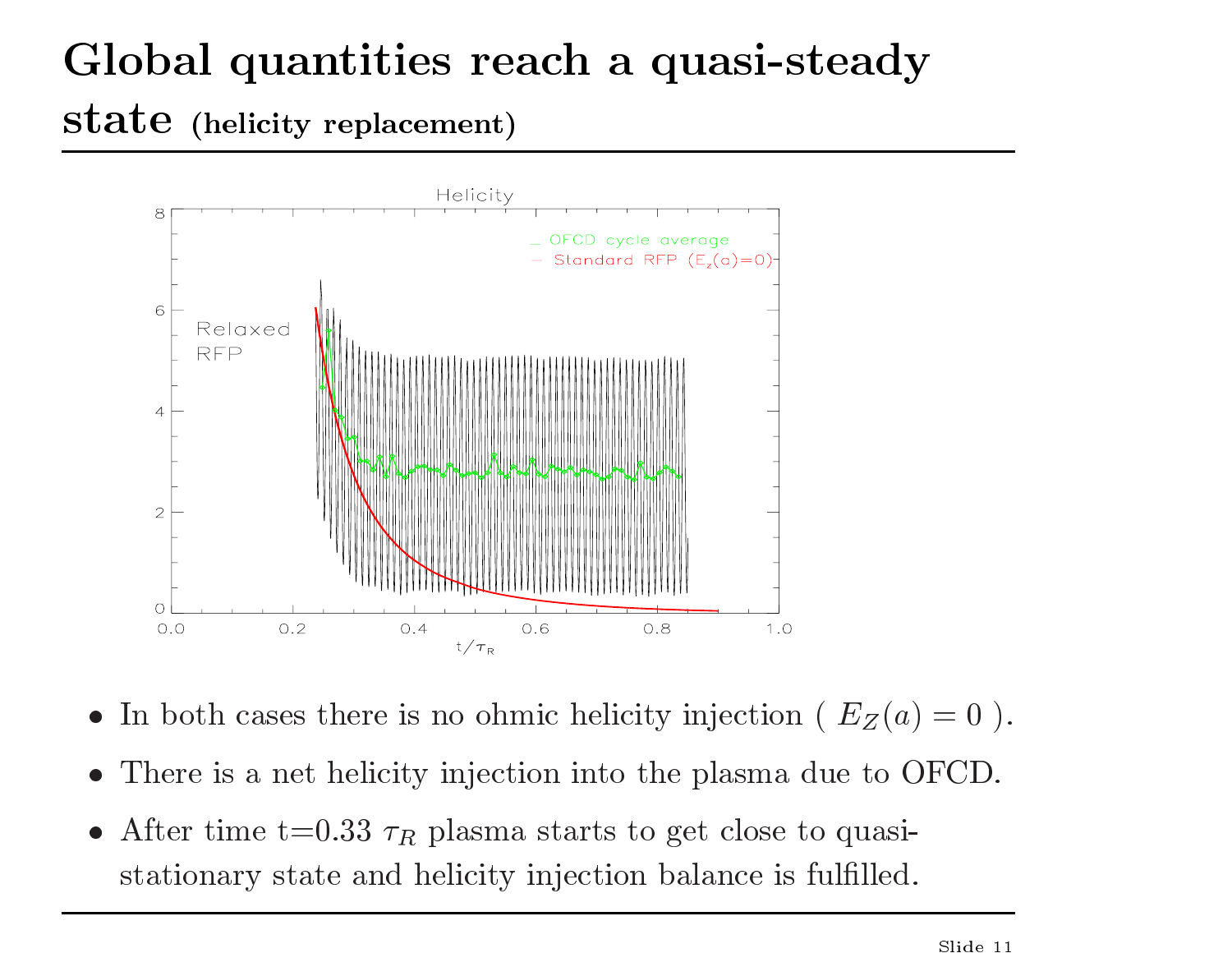## Helicity dissipation increases (helicity Hel<mark>icity</mark><br>replacement)



 $\eta \int \overline{J}.\overline{B}dv$   $\eta \int \widetilde{J}.\overline{B}dv$ <br>Before t=0.33  $\tau_R$  the mean helicity dissipation increases<br>contributes to the negative helicity rate. Both mean and • Before t=0.33  $\tau_R$  the mean helicity dissipation increases and contributes to the negative helicity rate. Both mean and tearing helicity dissipation rates are higher than the helicity dissipation in standard RFP.<br>• Ste contributes to the negative helicity rate. Both mean and tearing helicity dissipation rates are higher than the helicity dissipation in standard RFP.

• Steady state 
$$
\Longrightarrow \widetilde{\phi}.\widetilde{V}_T = \eta \int \bar{J}.\bar{B}dv \approx 40
$$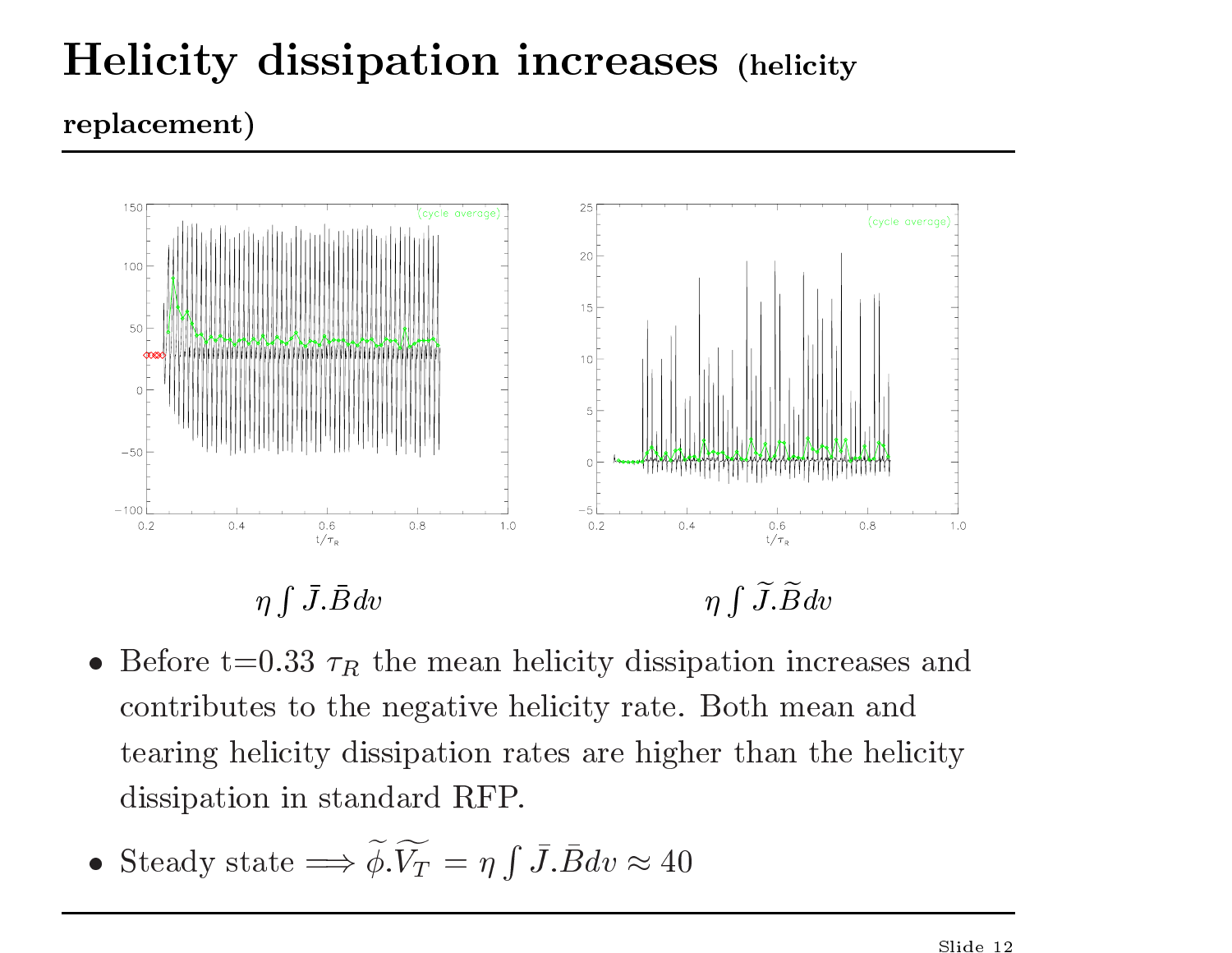## The dynamo term drives current in core The dynamo term drives current in <mark>co</mark><br>and suppresses the current at the edge The dynamo t<br>and suppresses<br>(helicity replacement)



\n- \n
$$
E_{\parallel} = \eta J_{\parallel} - S \leq \bar{V} \times \bar{B} > \eta
$$
,\n  $\eta = (1 + 9(r/a)^{20})^2$ \n
\n- \n $\sqrt{V} \times \tilde{B} > (\text{tearing}) + \sqrt{V_{00} \times B_{00}} > (\text{mean})$ \n
\n- \n The dynamo term drives current in core and suppresses the current\n
\n

 $<\tilde{V} \times \tilde{B} >$  (tearing)+  $<\tilde{V}_{00} \times \bar{B}_{00} >$  (mean)<br>The dynamo term drives current in core and suppresses the cu<br>at the edge. Fluctuations amplitude is two times smaller than at the edge. Fluctuations amplitude is two times smaller than standard RFP fluctuations. The energy spectrum shows that.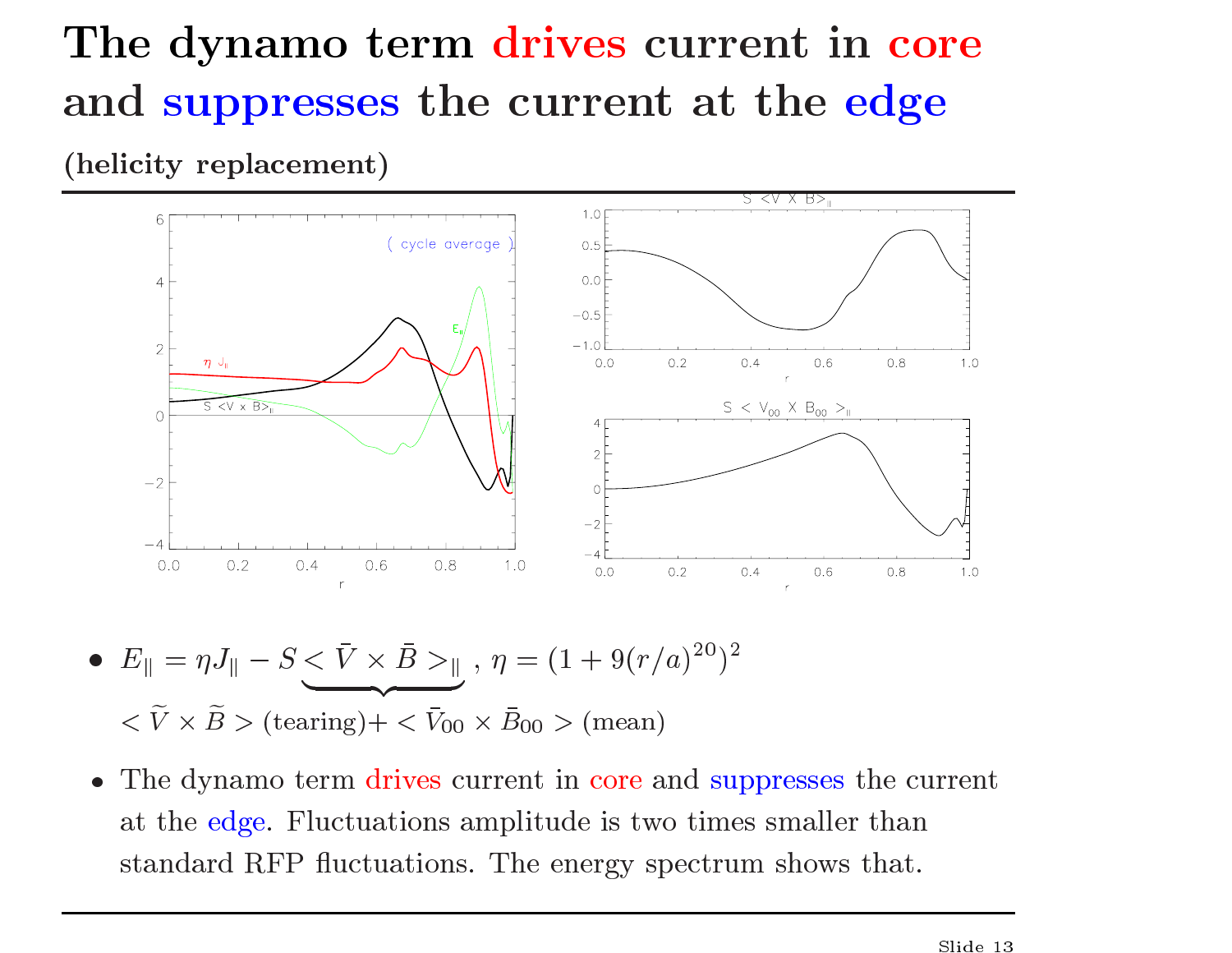### Fluctuations amplitude is two times smaller (helicity replacement)

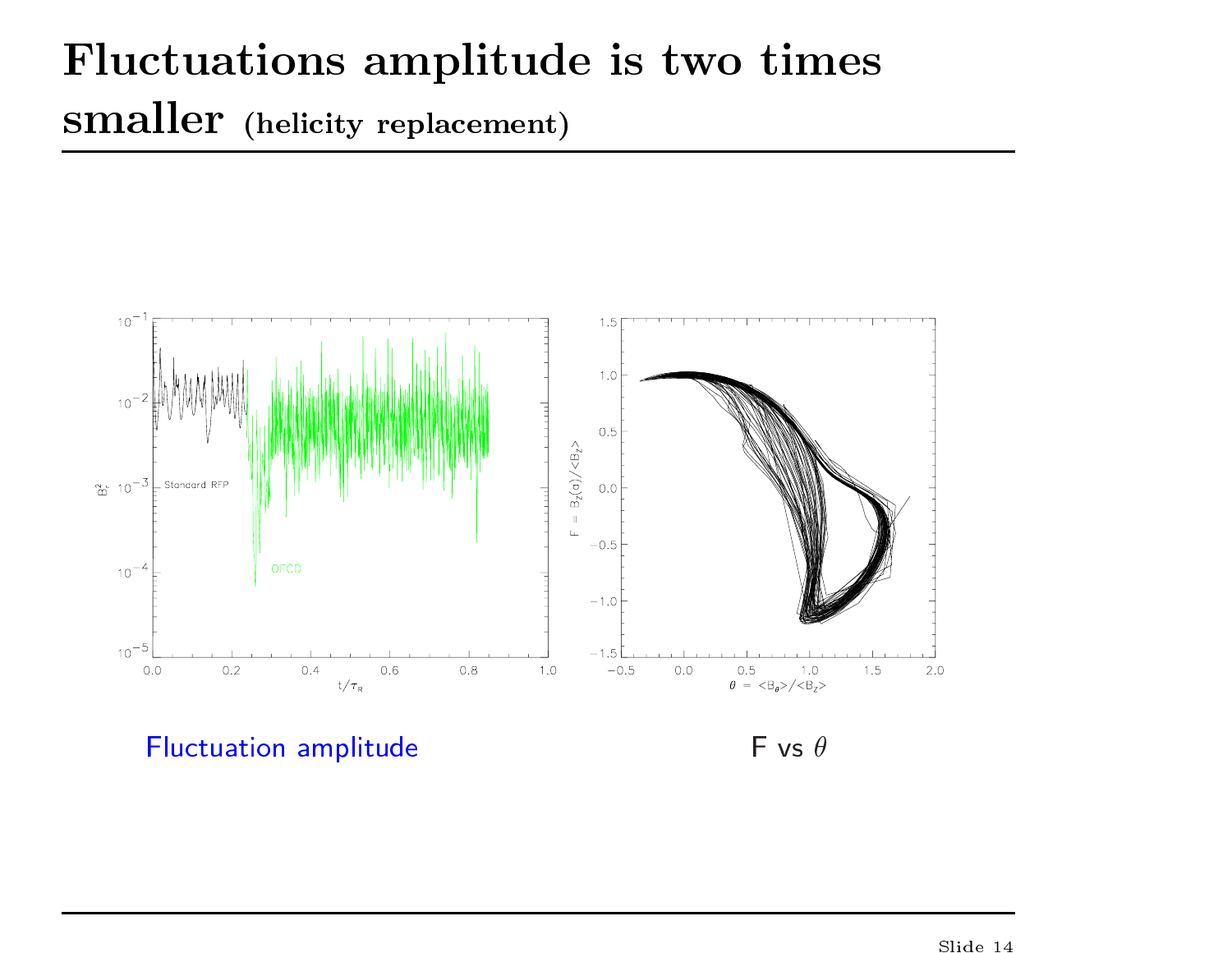### Helicity is injected when loop voltage is Helicity is injected<br>present (helicity addition) **present** (helicity addition)<br>• To add more helicity oscillating fields are imposed on the

relaxed plasma in the presence of loop voltage. **ESENT** (helicity addition)<br>
To add more helicity oscillating fields are imposed on the<br>
relaxed plasma in the presence of loop voltage.<br>  $E_z = 4 + 112sin(\omega t)$ ,  $E_\theta = 11sin(\omega t + \pi/2)$ ,  $\tau_\omega = 1.05 \times 10^3 \tau_A$ 



The cycle average helicity when the plasma starts getting close to the saturated state is higher than preexisting ohmic helicity. The The cycle average helicity when the plasma starts getting close<br>the saturated state is higher than preexisting ohmic helicity. T<br>cycle average of the current is slightly less than the current for the saturated state is higher than preexisting ohmic helicity. The cycle average of the current is slightly less than the current for standard RFP. This can be explained by the radial profiles of each The cycle average helicity when<br>the saturated state is higher tha<br>cycle average of the current is sl<br>standard RFP. This can be expl<br>term contributing in Ohm's law.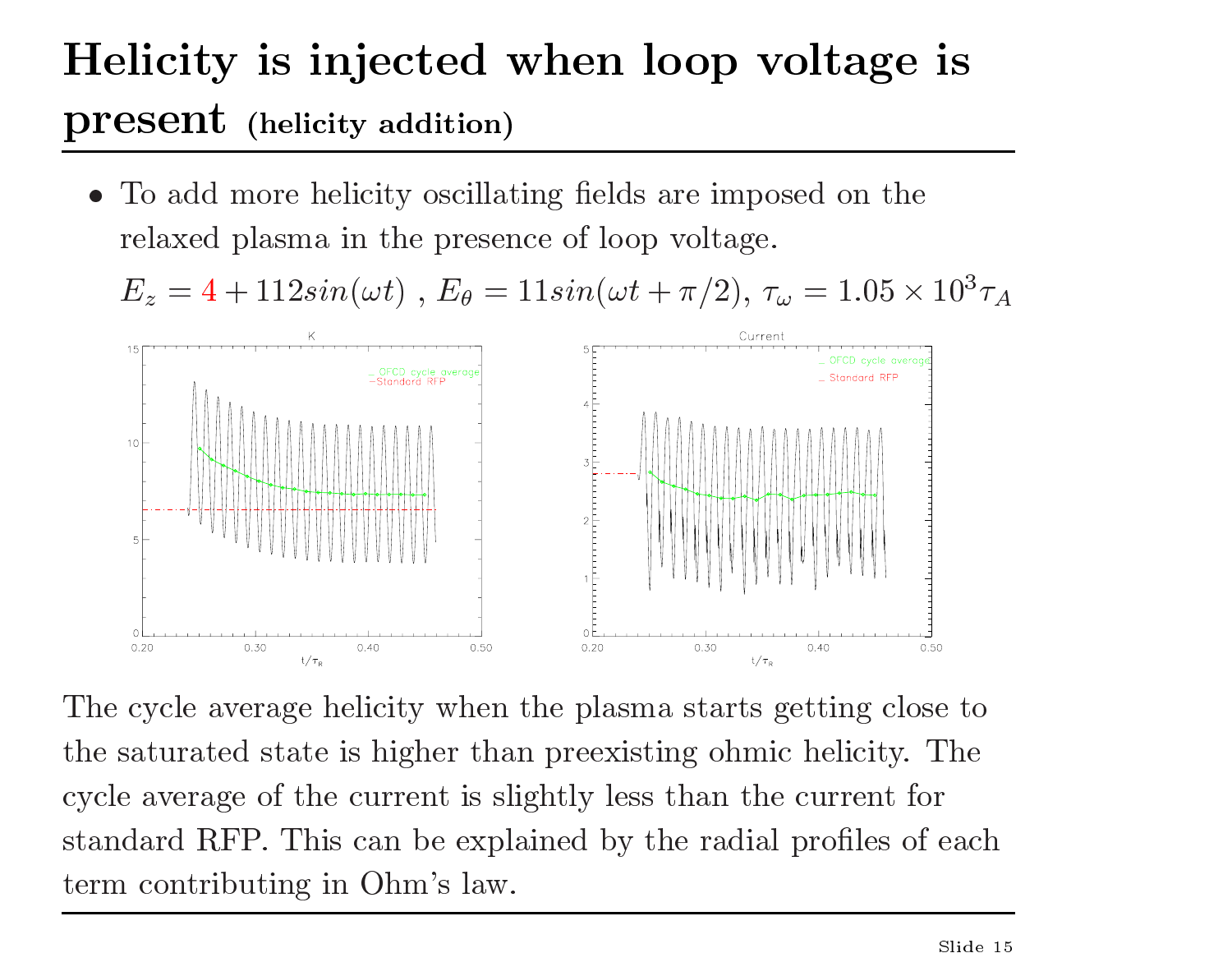### The reversal parameter is negative (helicity The r<br>addition)

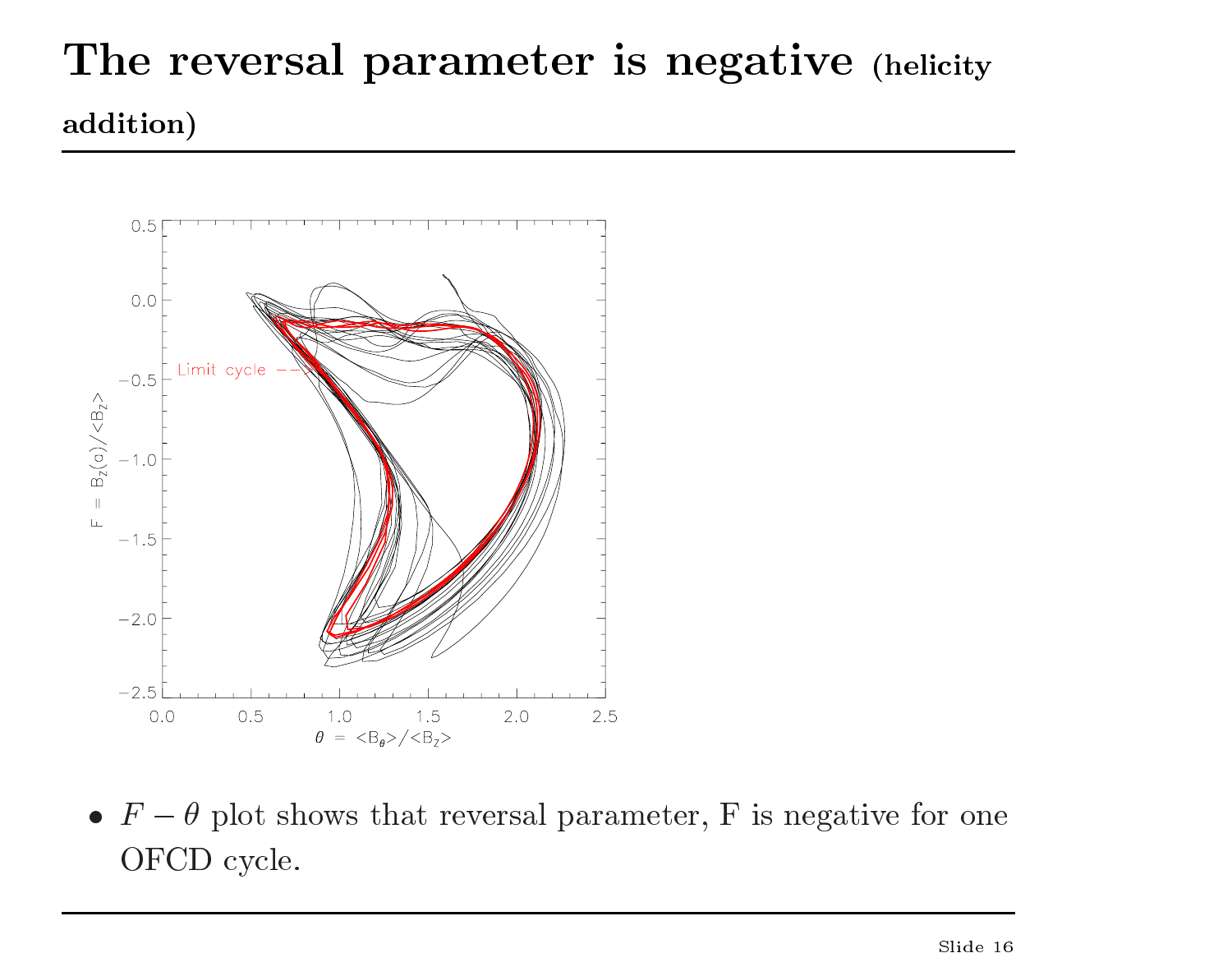### Edge uctuations amplitude is two times Edge fluctuations amplitude is two timeral arger than standard RFP (helicity addition) Standard RFP OFCD



In standard RFP dynamo activities suppress the current in the core and drives current at the edge. By imposing the oscillating  $\begin{array}{ccccc} \text{L} & & & & & & & & \text{L} & & & & & \text{L} \ \hline \text{L} & & & & & & & \text{L} & & & & \text{L} \ \end{array}$  and  $\begin{array}{ccccc} & & & & & & & \text{L} & & & & \text{L} & & & \text{L} \ \text{L} & & & & & & \text{L} & & & \text{L} \ \end{array}$ <br>  $\begin{array}{ccccc} \text{L} & & & & & \text{L} & & & \text{L} & & \text{L} \ \text{L} & & & & & \text{L} & & \text{L} \ \end{array}$ <br> In standard RFP dynamo activities suppress the curre<br>core and drives current at the edge. By imposing the<br>fields on the relaxed RFP ( $E_Z(a) = 4$ ) total  $\langle \bar{V} \times I \rangle$ <br>(mean due to OFCD and tearing) is three times less fields on the relaxed RFP ( $E_Z(a) = 4$ ) total  $\langle \bar{V} \times \bar{B} \rangle$  term<br>(mean due to OFCD and tearing) is three times less<br>suppressing close to the axis, more suppressing close to reversal suppressing close to the axis, more suppressing close to reversal<br>slide 17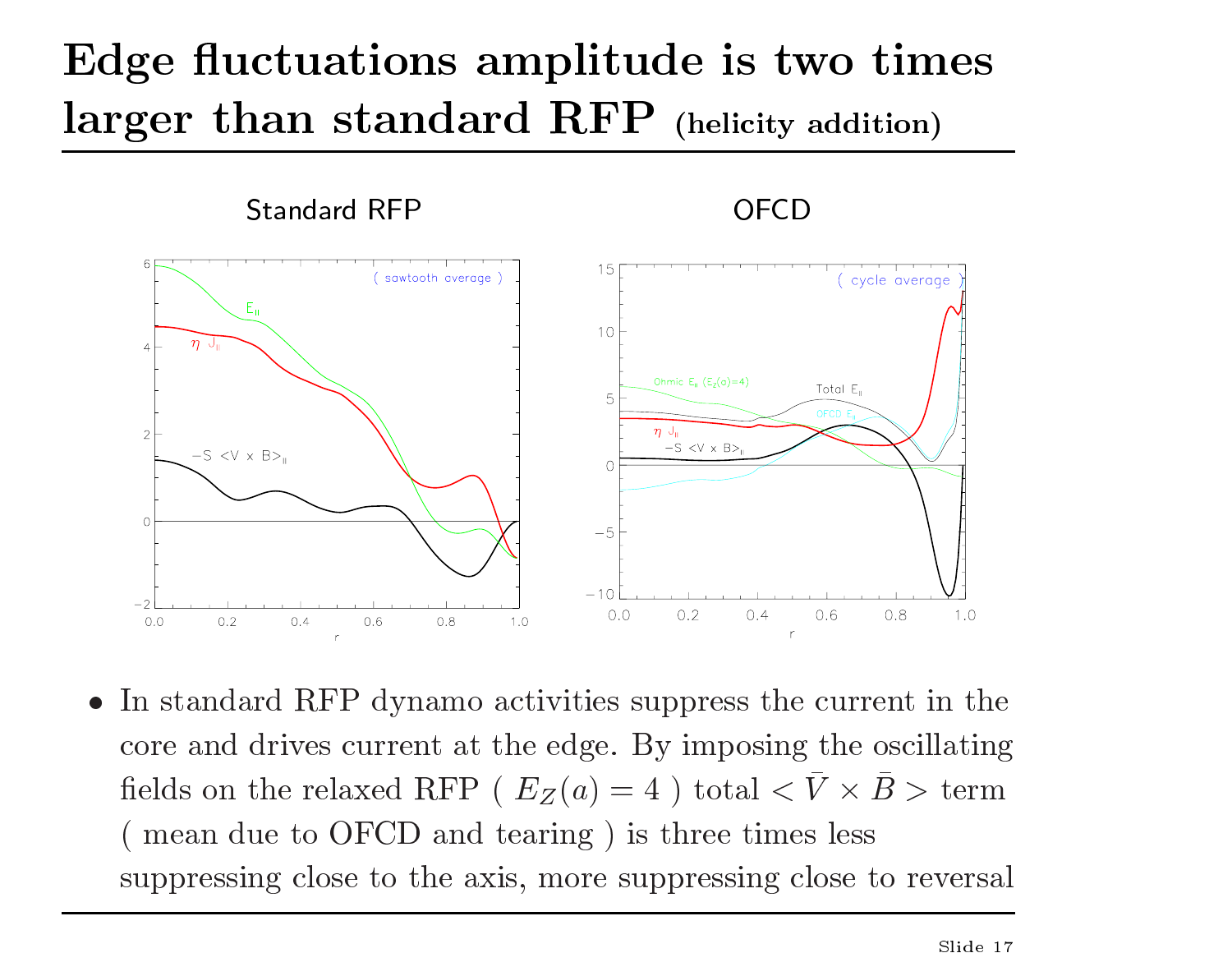# OFCD distributes the current (helicity OFCL<br>addition)

UFUD distributes the current (helicity<br>addition)<br>surface and more driving at the edge. Edge fluctuations amplitude addition)<br>surface and more driving at the edge. I<br>is two times larger than standard RFP. **Analytical Surface and more driving at the edge. Edge fluctuations amplitude**<br>is two times larger than standard RFP.<br>
•  $J_{\parallel}$  decreases in the core for OFCD case since total  $E_{\parallel}$  in OFCD

is less than the steady  $E_{\parallel}$  in standard RFP in the core region.



 $J_{\parallel}$  incresses the OFCD.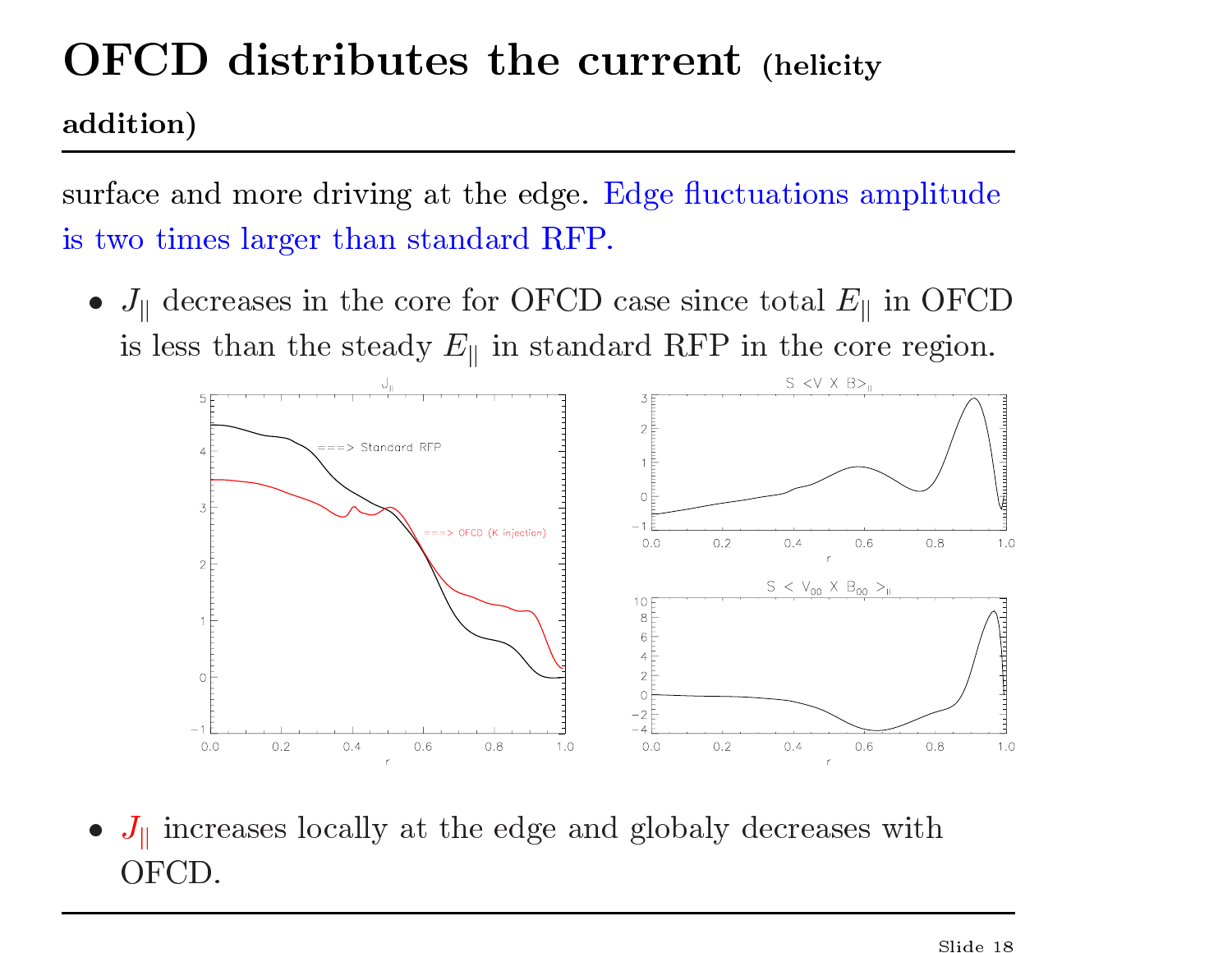## Other tearing modes become active (helicity Othe<mark>r</mark><br>addition)



The :<br>time.

be radial magnetic energy spectrum  $W_{mn}(r)=1/2\int B_r^2 d^3r$  vs.<br>
• Other tearing modes that haven't been active in standard RFP<br>
become active with OFCD. It can be seen from the spectrum  $\bullet$  Other tearing modes that haven't been active in standard RFP become active with OFCD. It can be seen from the spectrum and the q profile that edge modes (external) become dominant.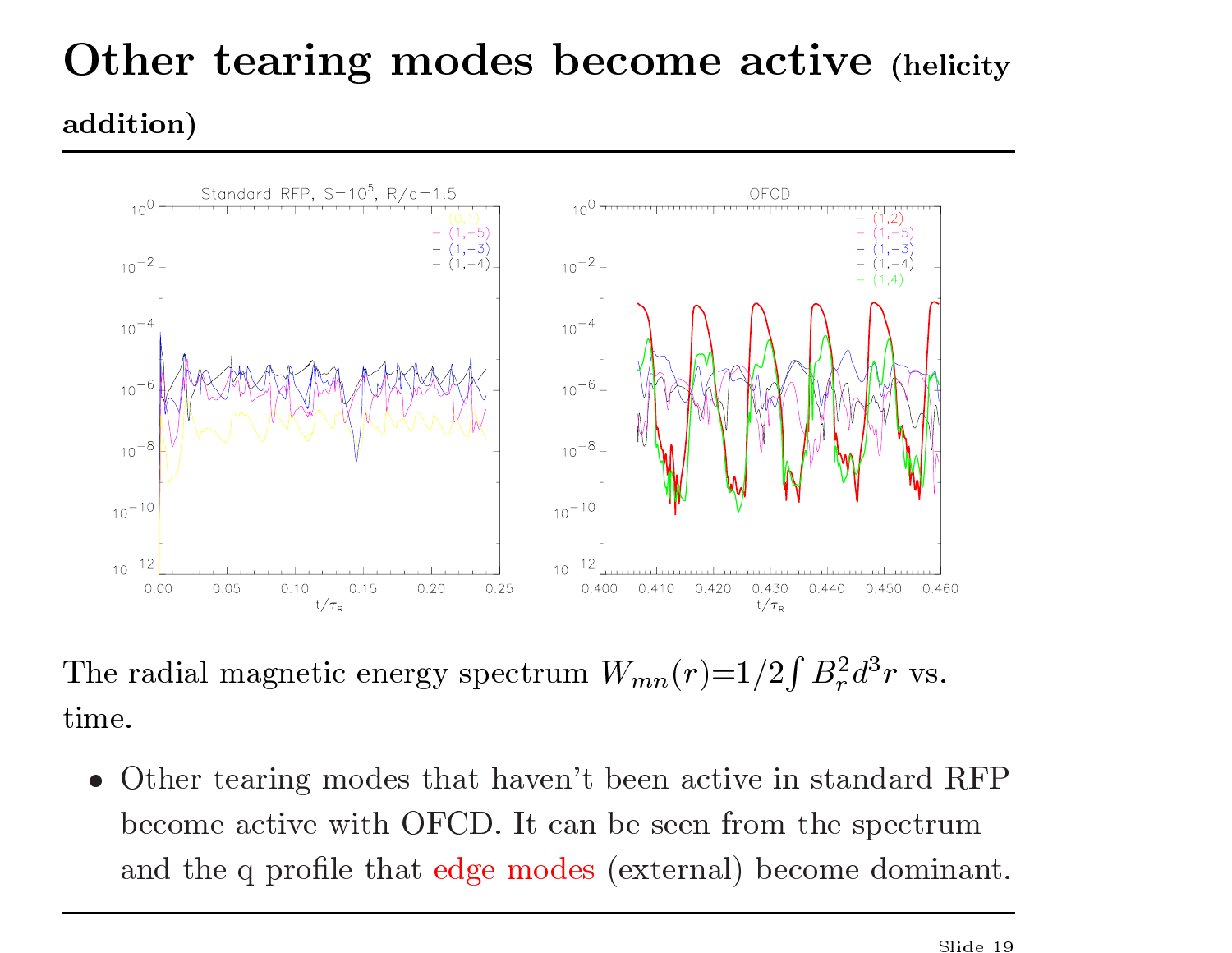## Other tearing modes become active (helicity Othe<mark>r</mark><br>addition)